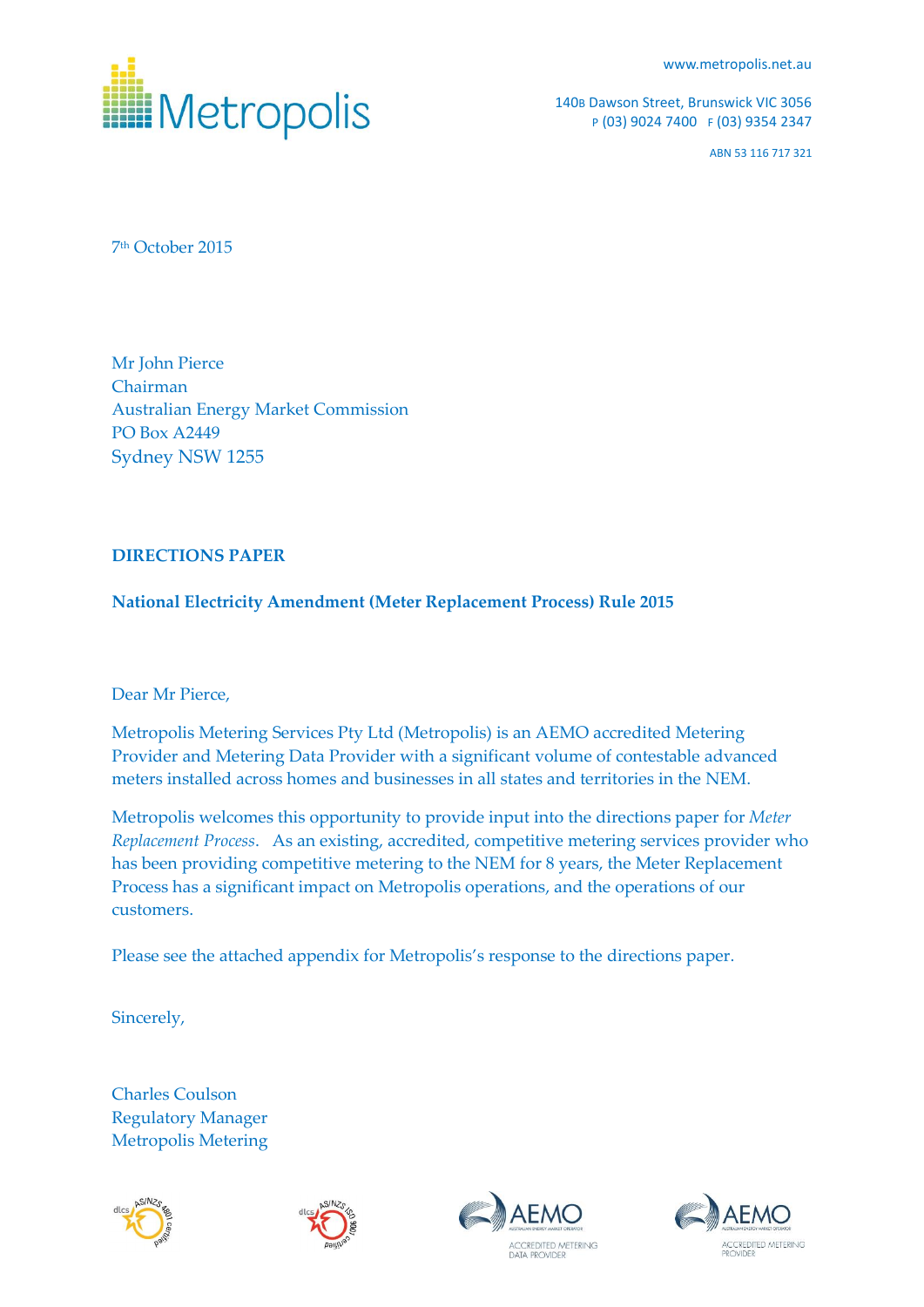

# **Overview**

Metropolis support the AEMC's objectives and direction, as outlined in the direction paper. However, Metropolis proposes a slight change which would align the AEMC's position more closely with common market processes, and address timing issues associated with the physical nature of the work performed to exchange a meter.

Metropolis strongly supports the AEMC's views that:

- Negative customer experience is detrimental to the market, and should be avoided where possible.
- It should be clear who is responsible for metering at a site at any time, and the party responsible must have the authority over the site.

#### **Enhanced proposal**

Metropolis would like to highlight and support the proposal in the previoius AGL submission. This proposal is similar to the proposed AEMC direction, whereby a meter exchange and a retail transfer can occur on the same day.

- The AEMC position is that a meter exchange can be scheduled to occur on the same day as the retail transfer.
- AGLs position is that a retail transfer can be made effective on the same day as the meter exchange physically occurs.

The difference here is the triggering event: the physical work of installing a meter, or the logical work of the retail transfer.

The physical work of replacing a meter can be unintentionally delayed for many reasons (no access, sick technician, fluctuations in workload, unexpected meter configuration, flat tire, etc). Conversely, the Retail Transfer is a relatively simple electronic transaction entered into MSATS, and will not be delayed (even if technical delays occur, the effective date of the transfer will still be set by the transaction, not the date the work is performed)

As such, allowing the physical work to be the trigger for an on-the-same-day retail transfer is a practical approach to support the best customer outcome. This is also well understood at an operational level by the market, as it is a mechanism that has been in place for the vast majority of the last 15 years. Prior to the recent Meter Churn Procedure change, this was standard practice for a small business or residential Type 6 to Type 4 meter exchange.

From an implementation/MSATS perspective the prospective Retailer raises a CR1000 requesting: themselves as FRMP & RP, a contestable provider as MP and MDP, and a 'proposed change date'. The MP exchanges the meter as close to the 'proposed change date' as possible, and raises a CR1500 to set the 'actual change date' to be the date of the physical meter exchange. The 'actual change date' is the date when the FRMP, RP, MP & MDP roles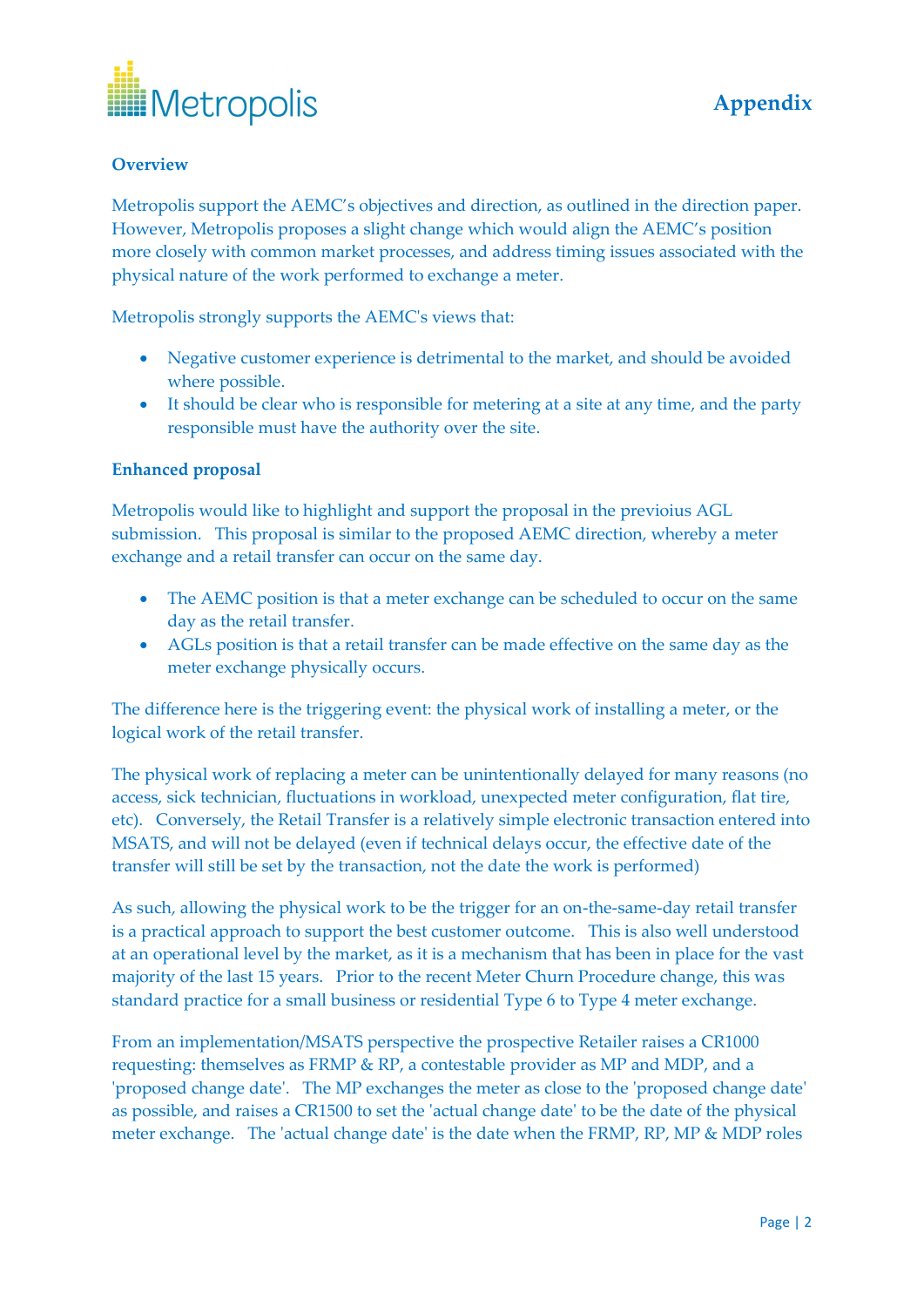

all become effective. These are existing transactions and processes within the market, and this requires no change to MSATS, and likely no change to participant systems.

### **Supporting positions**

Metropolis support the position that customers can make bilateral arrangements for meters to be exchanged prior to a retail transfer. This does not require any rule change and is not restricted to large customers - it's simply a question of the magnitude of the benefit vs the cost, and a suitable commercial arrangement.

Metropolis supports the ability for a prospective FRMP to nominate a MP and MDP at the connection point during the retail transfer period, but the physical site work (and completion of the change of MP/MDP) not occurring until the retail transfer completes.

#### **Rules vs Procedures**

Metropolis views the Rules as being unclear, currently, but not contrary to the policy position outlined by the AEMC. Metropolis supports a clarification of the Rules to ensure the proposed policy position is clear.

The AEMO Procedures are based on an interpretation of the Rules. Metropolis's view is that AEMO have incorrectly interpreted these rules, and a clarification of the Rules would allow AEMO to update the Procedures to support the outcome which best supports the NEO in "…*efficient operation and use of electricity services…"*.

Metropolis does not support significant changes to the Rules, or the inclusion of any additional level of detail regarding meter exchanges. This is the place of the AEMO Procedures. The proposed clarification of the Rules does not prevent retailers from changing MP or arranging meter exchanges once they are FRMP, so any clarification would not render the current AEMO procedures invalid. As such, Metropolis see no need for any delay or transitional period in the Rules clarification process.

#### **Implementation timeframe**

The AEMC's policy direction appears to be fundamentally identical to the intention of the current rules. The only reason this rule change request was raised was due to a change in interpretation of the Rules by AEMO. All industry participants are essentially in agreement that the AEMO change of interpretation placed unintended and excessive restraints on the exchange of meters.